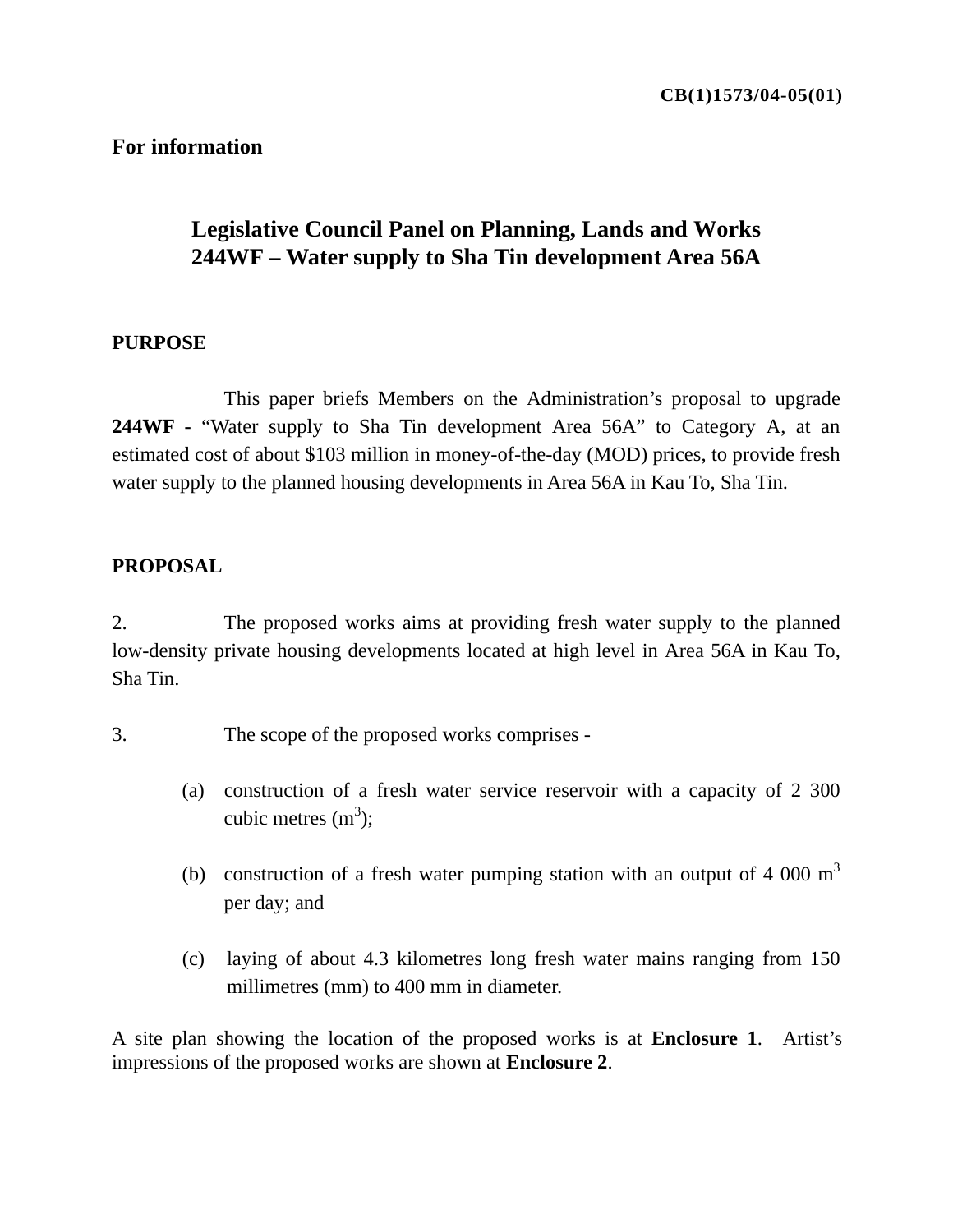4. We engaged consultants to undertake the detailed design and site investigation for the proposed works described in paragraph 3 above, which have been substantially completed. We plan to commence the construction of the proposed works in January 2006 for completion in November 2008. We propose to engage consultants to supervise the construction of the service reservoir and pumping station under paragraph 3(a) and (b) owing to insufficient in-house staff resources. The proposed mainlaying works fall within the site boundaries of another project **177CL -** "Sha Tin New Town – remaining engineering works<sup> $n<sup>1</sup>$  which was recommended for upgrading to</sup> Category A by the Public Works Subcommittee on 11 May 2005. To avoid repetitive road openings and interface problems arising from two contractors working on the same site, we will incorporate the proposed mainlaying works under paragraph 3(c) into the roadworks contract under **177CL**.

#### **JUSTIFICATION**

5. In September 1998, the then Terriotry Development Department completed the "Feasibility Study for Housing Sites in Sha Tin District" which established, amongst others, the feasibility of planned housing developments located at high levels in Area 56A in Kau To, Sha Tin, where there is currently no water supply. We propose to upgrade **244WF** for constructing the water supply facilities described in paragraph 3 above to meet the fresh water demand, which includes the water for flushing, for a planned population of about 6 300 by the year 2016 in this area. We need to construct and commission the new water system to tie in with the completion of infrastructure **under 177CL** by 2008.

### **FINANCIAL IMPLICATIONS**

 $\overline{a}$ 

6. We estimate the capital cost of the proposed waterworks to be \$103 million in money-of-the-day (MOD) prices, made up as follows **-**

<sup>1</sup> **177CL** includes the construction of roadworks at Areas 34 and 52 in Shui Chuen O and Area 56A in Kau To, Sha Tin, re-construction and widening of To Shek Street and section of Shui Chuen Au Street, improvement of Lai Ping Road and Tai Po Road (Ma Liu Shui Section), and the construction of associated stormwater and sewerage works in the areas.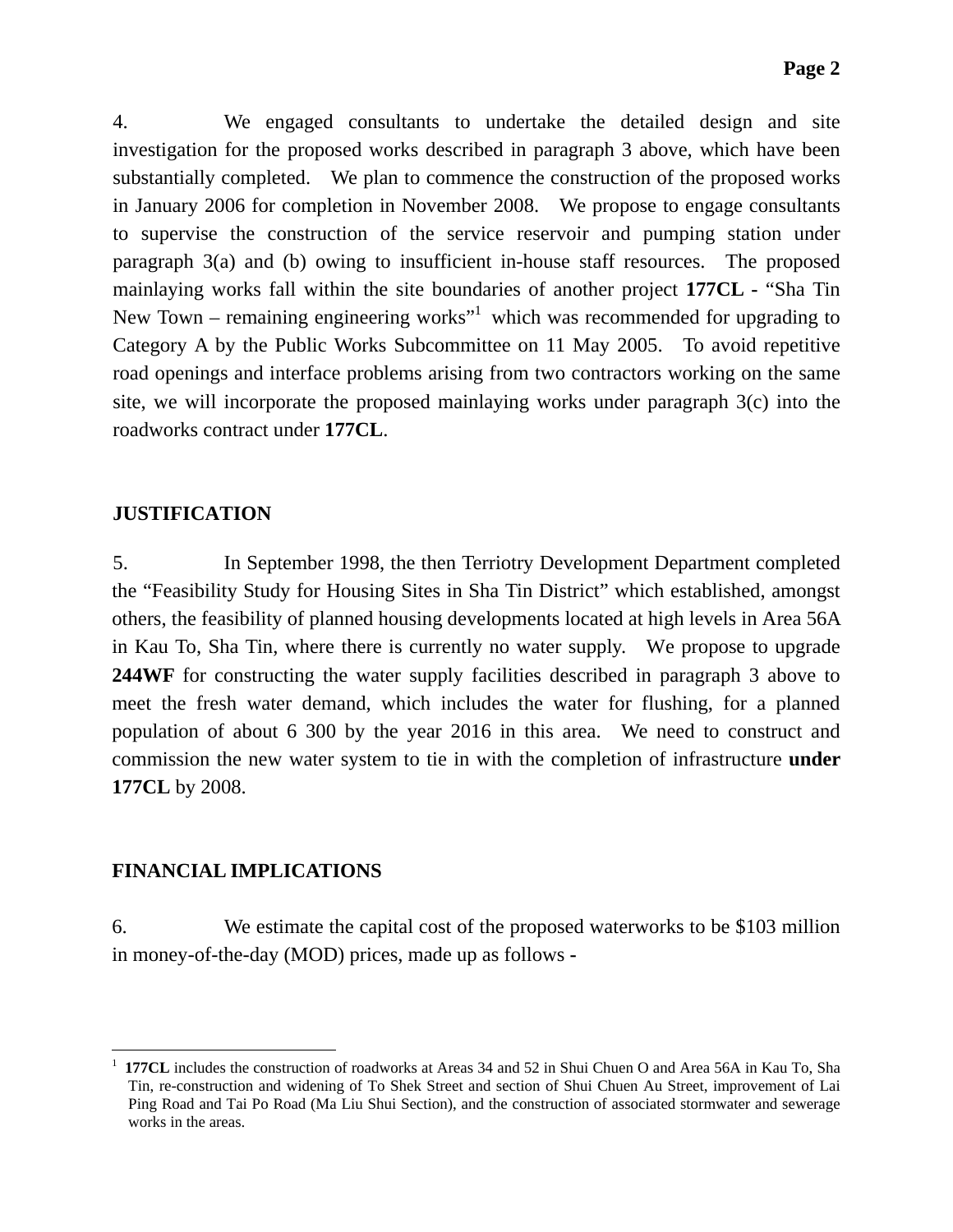| (a) | Fresh water service reservoir     |       | 15           |                 |
|-----|-----------------------------------|-------|--------------|-----------------|
| (b) | Fresh water pumping station       |       | 20           |                 |
| (c) | Mainlaying                        |       | 47           |                 |
| (d) | Environmental mitigation measures |       | $\mathbf{1}$ |                 |
| (e) | Consultants' fees                 |       |              |                 |
|     | (i) contract administration       |       | $\mathbf{1}$ |                 |
|     | (ii) site supervision             |       | 10           |                 |
| (f) | Contingencies                     |       | 9            |                 |
|     |                                   | Total | 103          | (in MOD prices) |

**\$ million**

7. We estimate the annual recurrent expenditure arising from the proposed works to be about \$1.4 million.

### **PUBLIC CONSULTATION**

8. We consulted the Sha Tin District Council on the proposed works in February 2005. The District Council supported the proposed works.

#### **ENVIRONMENTAL IMPLICATIONS**

9. We completed a Preliminary Environmental Review (PER) for **244WF** in April 1999, which concluded that the project would not have long term adverse environmental impacts. The Director of Environmental Protection has agreed that an Environmental Impact Assessment will not be required and has agreed to the environmental mitigation measures recommended in the PER. These, which include frequent watering of the site, provision of wheel washing facilities to reduce emission of fugitive dust and the use of silenced construction plant to reduce noise generation, will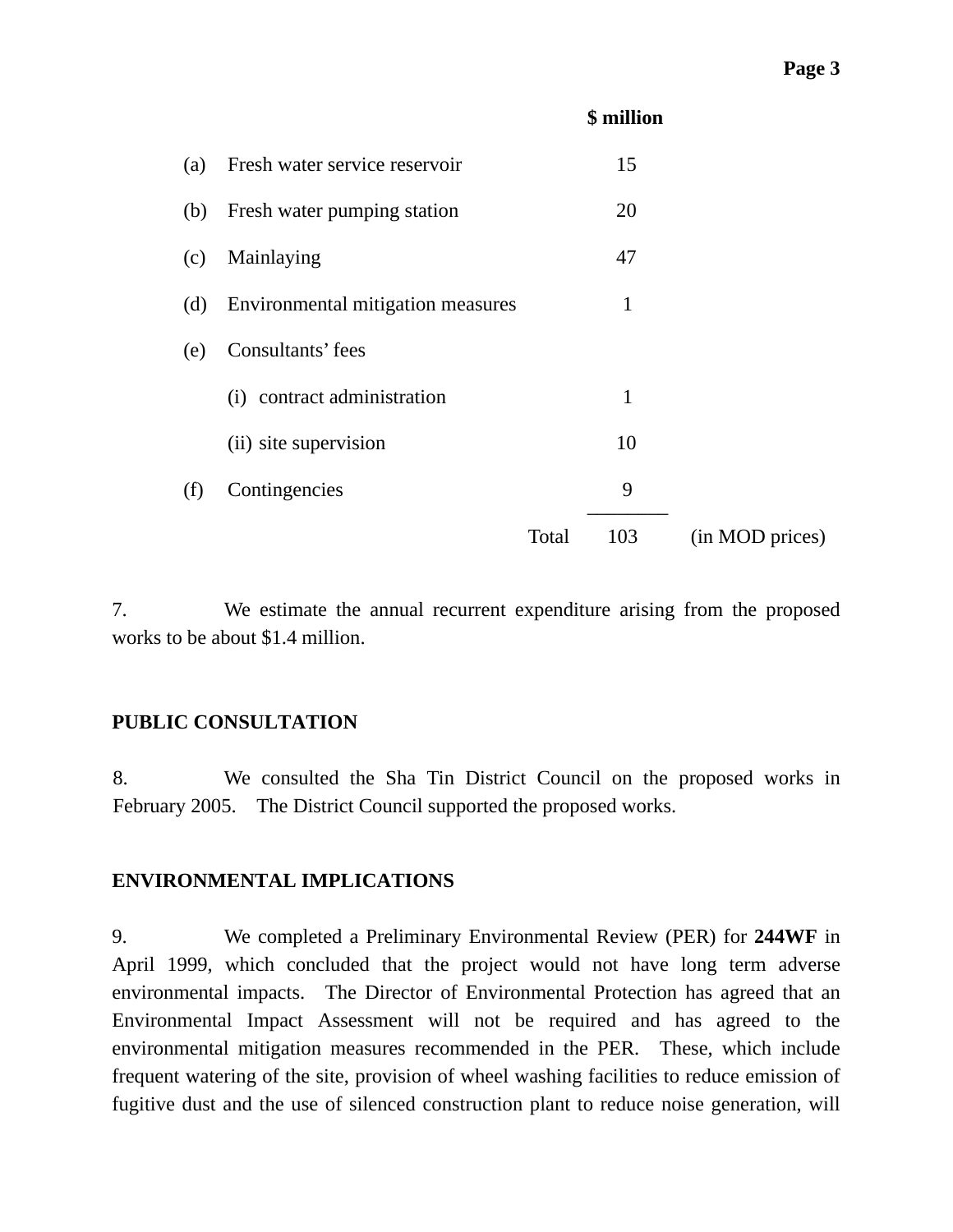contain the short-term environmental impacts within established standards and guidelines. The implementation of noise control measures into the pumping station design as recommended in the PER, e.g. provision of acoustic louvres, silencers, dampers and noise absorptive lining and limiting the sound power level of the equipment, will reduce the operational noise impact to within acceptable level. We have included \$1 million in the project estimate for implementation of these mitigation measures.

10. During the planning and design stages, we have taken due consideration of the need to minimise the generation of construction and demolition (C&D) materials. We have optimised the design of site levels and layouts of the proposed works and will re-use suitable excavated material for filling within site to minimise off-site disposal. We estimate that the proposed works will generate about 9 200  $m<sup>3</sup>$  of C&D materials. Of these, we will re-use about  $5\,400 \text{ m}^3$  (58.7%) on site,  $3\,700 \text{ m}^3$  (40.2%) as fill in public filling areas<sup>2</sup> and dispose of 100 m<sup>3</sup> (1.1%) at landfills. The notional cost<sup>3</sup> of accommodating C&D waste at landfill sites is estimated to be \$12,500 for these works (based on a notional unit cost of  $$125/m<sup>3</sup>$ ).

11. We will require the contractor to submit a waste management plan (WMP) for approval. The WMP will include appropriate mitigation measures to avoid, reduce, reuse and recycle C&D materials, including the allocation of areas for waste segregation. The contractor will be required to carry out on-site sorting of C&D materials to recover the inert portion, reusable and recyclable materials. We will ensure that the day-to-day operations on site comply with the approved WMP. We will control the disposal of public fill and C&D waste to designated public filling facilities and landfills respectively through a trip-ticket system. We will record the disposal, reuse and re-cycling of C&D materials for monitoring purposes.

12. The proposed works will involve removal of 59 no. of trees including 46 no. of trees to be felled, 13 no. of tress to be transplanted. All trees to be removed are not

 $\overline{a}$  $2$  A public filling area is a designated part of a development project that accepts public fill for reclamation purposes. Disposal of public fill in a public filling area requires a licence issued by the Director of Civil Engineering and Development.

 $3$  This estimate has taken into account the cost for developing, operating and restoring the landfills after they are filled and the aftercare required. It does not include the land opportunity cost for existing landfill sites (which is estimated at  $$90/m<sup>3</sup>$ ), nor the cost to provide new landfills (which are likely to be more expensive) when the existing ones are filled. The notional cost estimate is for reference only and does not form part of this project estimate.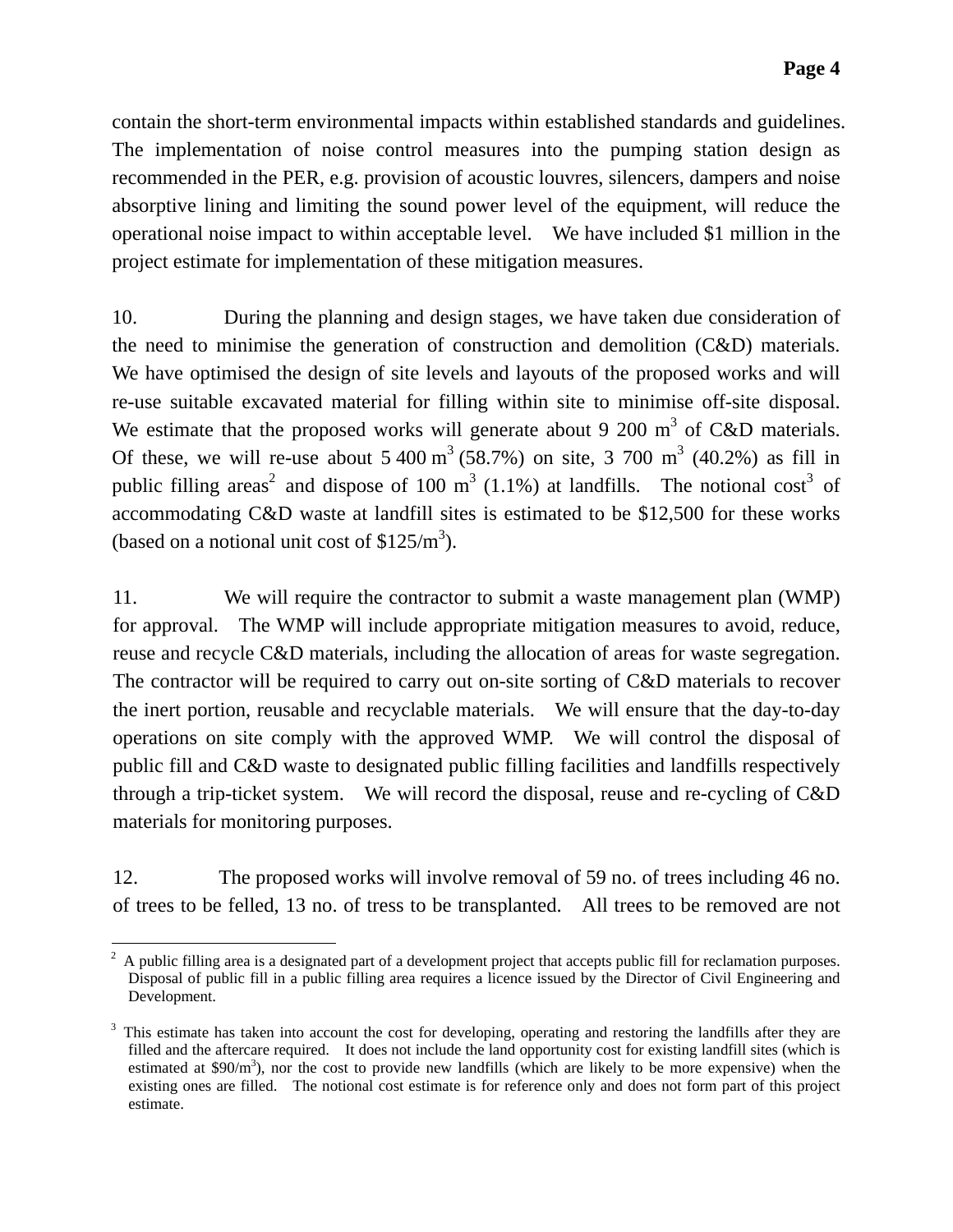important trees.<sup>4</sup> We will incorporate planting proposals as part of the project, including estimated quantities of 46 trees, 1 660 shrubs and 875 square metres of grassed area.

### **TRAFFIC IMPLICATIONS**

13. To eliminate repetitive road openings and interface problems arising from two contractors working on the same site, we will incorporate the proposed mainlaying works under paragraph 3(c) into the roadworks contract under **177CL**. We have carried out traffic impact assessment which shows that there will be no significant impact on the traffic. Temporary traffic arrangements will be implemented to minimise impacts on traffic during construction. Moreover, trenchless<sup>5</sup> method will be used to lay the watermains across Tolo Highway thereby avoiding disruption to the busy route.

## **LAND ACQUISITION**

14. The project does not require any land acquisition.

### **WAY FORWARD**

15. We intend to submit our proposal of upgrading **244WF** for consideration by the Public Works Subcommittee in June 2005 with a view to seeking funding approval of the Finance Committee in the same month.

# **Environment, Transport and Works Bureau May 2005**

 $\overline{a}$ 

<sup>4</sup> Important trees include trees on the Register of Old and Valuable Trees, and any other trees which meet one or more of the following criteria:

<sup>(</sup>a) trees over 100 years old;

<sup>(</sup>b) trees of cultural, historical or memorable significance;

<sup>(</sup>c) trees of precious or rare species;

<sup>(</sup>d) trees of outstanding form; or

<sup>(</sup>e) trees with trunk diameter exceeding one metre (measured at one metre above ground level).

<sup>&</sup>lt;sup>5</sup> Trenchless method refers to the use of pipe-jacking, micro-tunnelling or boring techniques to construct underground pipelines without opening up the road surface along the alignment of the pipelines.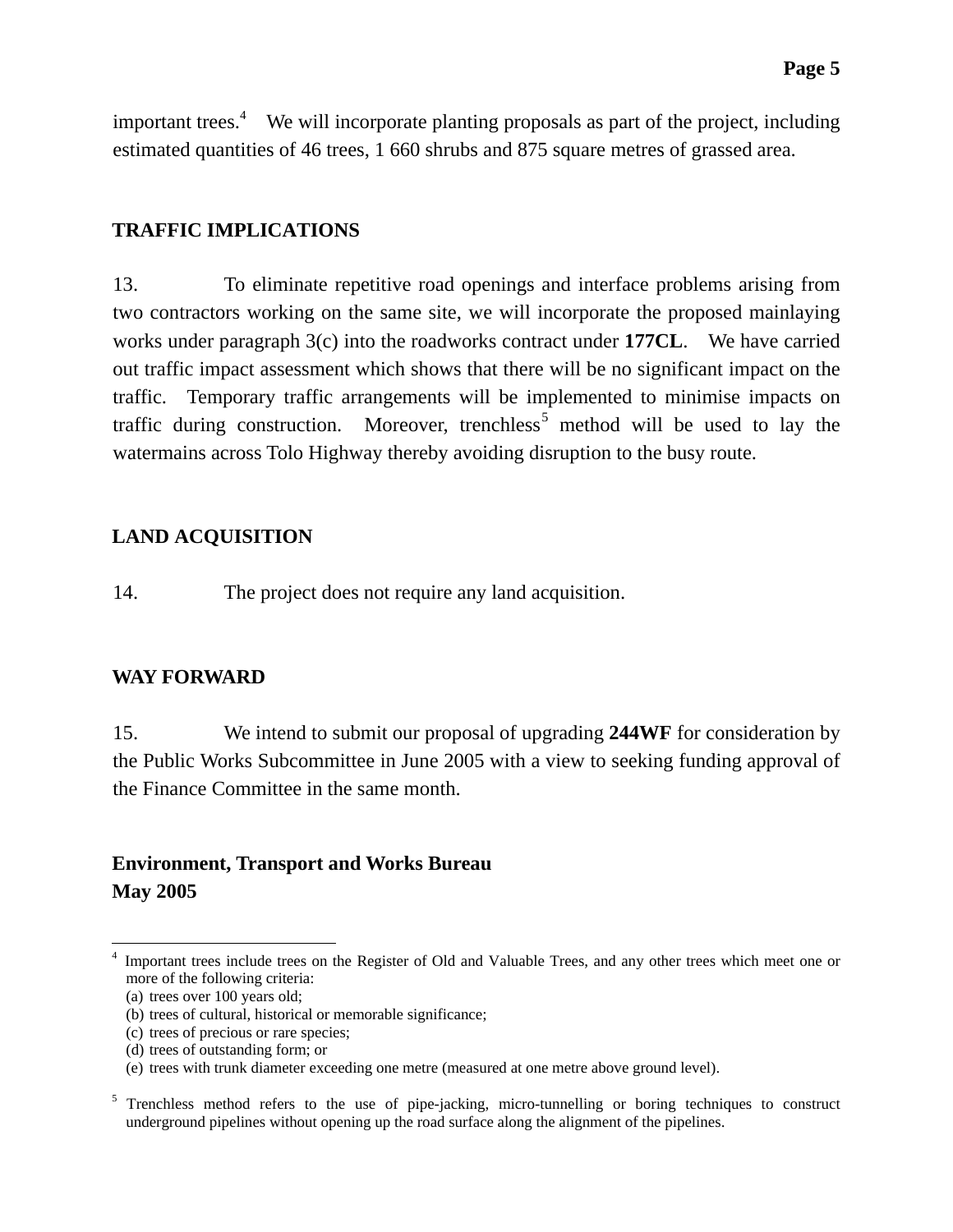

**ENCLOSURE** ENCLOSURE

附件

ے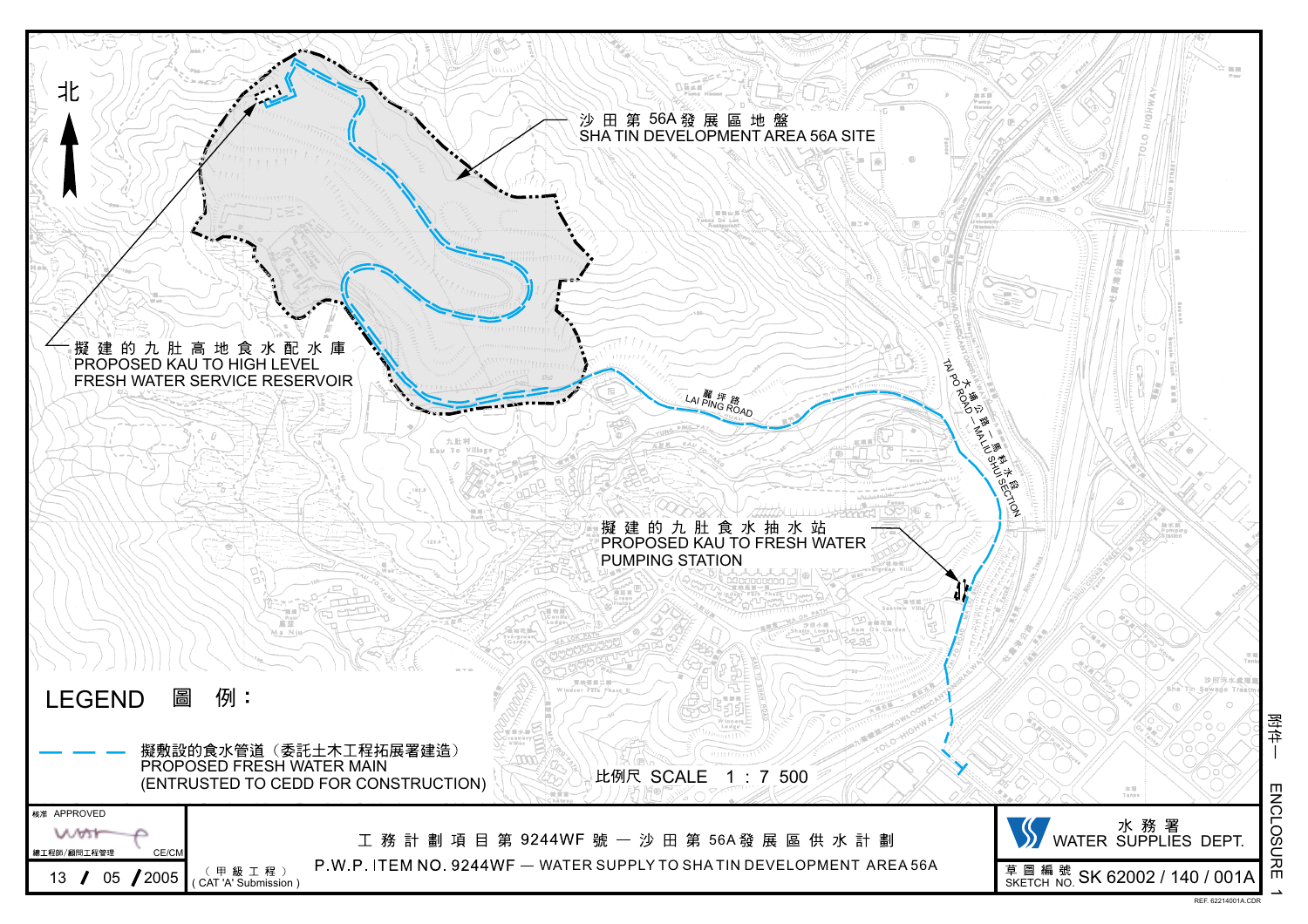

附件二(兩張中的第-—張)<br>(新 **ENCLOSURE** ENCLOSURE $\mathsf{\omega}$  (SHEETد OF2)